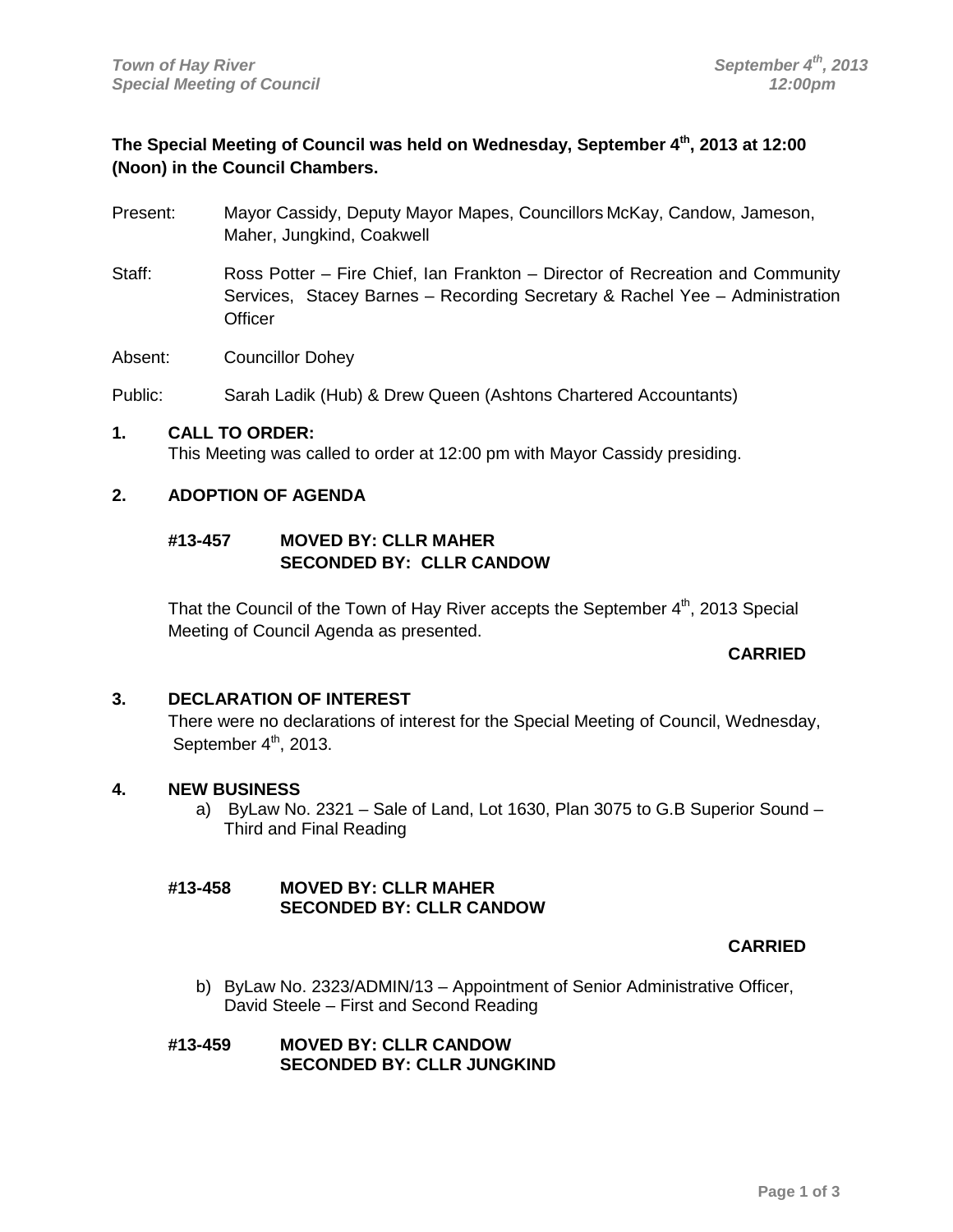**That the Council of the Town of Hay River give First Reading to ByLaw No. 2323/ADMIN/13 – Appointment of Senior Administrative Officer, David Steele**

#### **CARRIED**

## **#13-460 MOVED BY: CLLR CANDOW SECONDED BY: CLLR JUNGKIND**

**That the Council of the Town of Hay River give Second Reading to ByLaw No. 2323/ADMIN/13 – Appointment of Senior Administrative Officer, David Steele**

**CARRIED**

### **5. COMMITTEE OF THE WHOLE** a) 2012 Financial Statements

**#13-461 MOVED BY: CLLR CANDOW SECONDED BY: CLLR MAHER**

That the Council of the Town of Hay River moves in Committee of the Whole.

## **CARRIED**

**CARRIED**

#### **#13-462 MOVED BY: CLLR CANDOW SECONDED BY: CLLR JAMESON**

That the Council of the Town of Hay River moves out of Committee of the Whole.

#### **RECOMMENDATION:**

# **#13-463 MOVED BY: CLLR MAHER SECONDED BY: CLLR JAMESON**

**THAT THE COUNCIL OF THE TOWN OF HAY RIVER accepts the 2012 Audited Financial Statements as presented.** 

**CARRIED**

# **BACKGROUND:**

Ashton Chartered Accountants Business Advisors presented the Draft 2012 Financial Statement on August 19, 2013 to Council. Their findings state that the report presents fairly the financial position of the Town of Hay River and the results of its operations and its cash flows for the year then ended in accordance with Canadian generally accepted accounting principles.